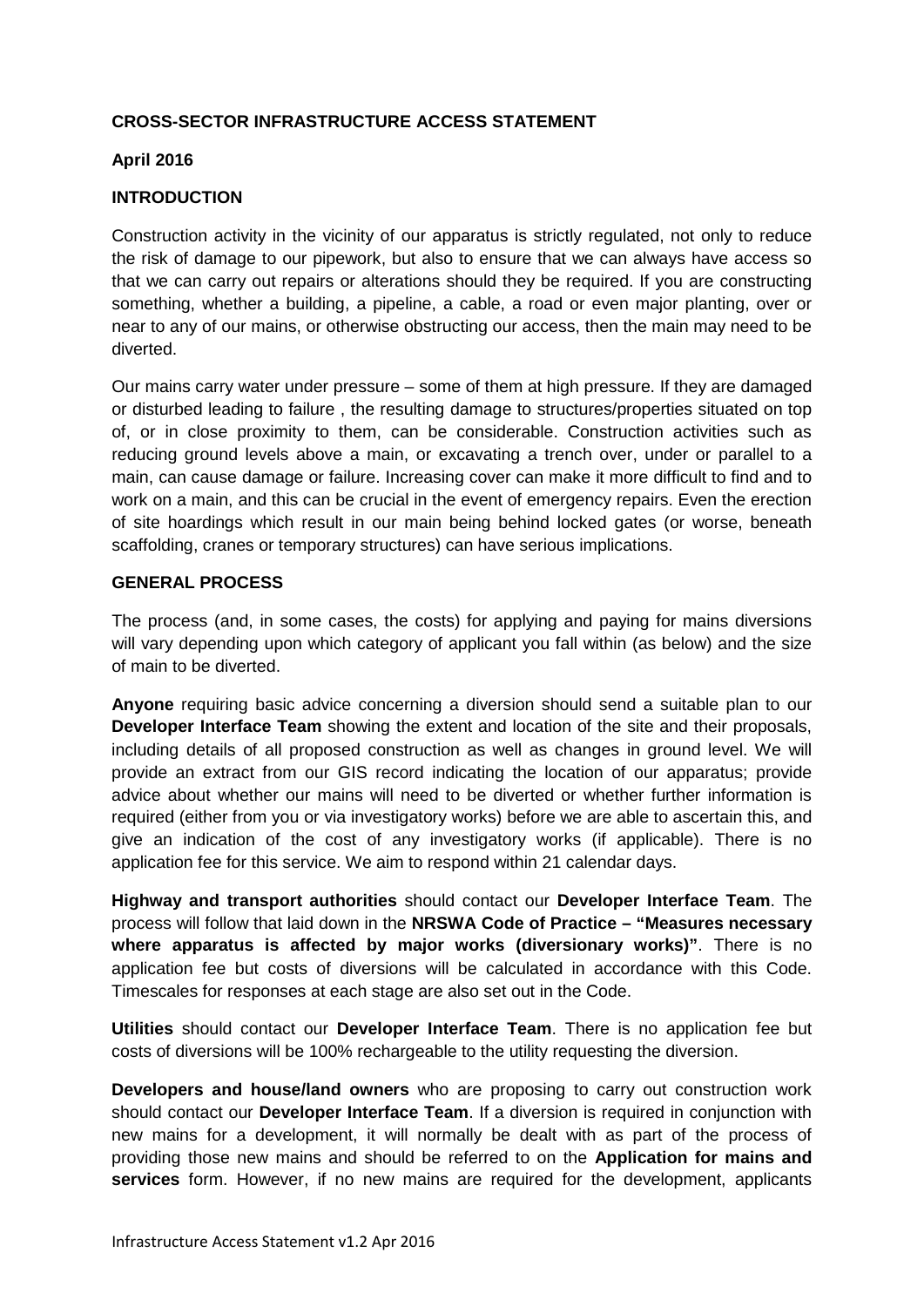should complete and submit the relevant **Application form 3D**. Normally the full costs of carrying out a diversion will be rechargeable to the person requesting it.

**Self lay organisations (SLOs)** are able to carry out some parts of most mains diversions. If a developer has requested an SLO to carry out a diversion on their behalf, then the SLO should contact **Development Services**. If an application form has not been completed by the developer, the SLO should complete and submit **Application form 4D**. There will be no asset payment made for any of the work carried out by the SLO, and Bristol Water will require payment for any non-contestable work it carries out, such as the end connections and the abandonment of the existing main.

# **DETAILED PROCESS**

| <b>Basic Advice on a Diversion</b>                                                                                                                                                                            |                                                                                                                                                                                                                                                                                                                                                                            |  |  |  |
|---------------------------------------------------------------------------------------------------------------------------------------------------------------------------------------------------------------|----------------------------------------------------------------------------------------------------------------------------------------------------------------------------------------------------------------------------------------------------------------------------------------------------------------------------------------------------------------------------|--|--|--|
| To receive the service, please provide:                                                                                                                                                                       | <b>Bristol Water will provide:</b>                                                                                                                                                                                                                                                                                                                                         |  |  |  |
| a suitable plan showing the extent and<br>location of the site and<br>your<br>proposals. You should include details<br>of all proposed construction, as well<br>as any changes in ground level or<br>surface. | extract of our GIS<br>record<br>an<br>indicating the location of company<br>apparatus;<br>• advice about whether our mains will<br>need to be diverted or whether<br>further information is required (either<br>from you or via investigatory works)<br>before we are able to ascertain this.<br>• an indication of the cost of any<br>investigatory works (if applicable) |  |  |  |
| Target time: 21 days                                                                                                                                                                                          |                                                                                                                                                                                                                                                                                                                                                                            |  |  |  |
| <b>Application Fee: None</b>                                                                                                                                                                                  |                                                                                                                                                                                                                                                                                                                                                                            |  |  |  |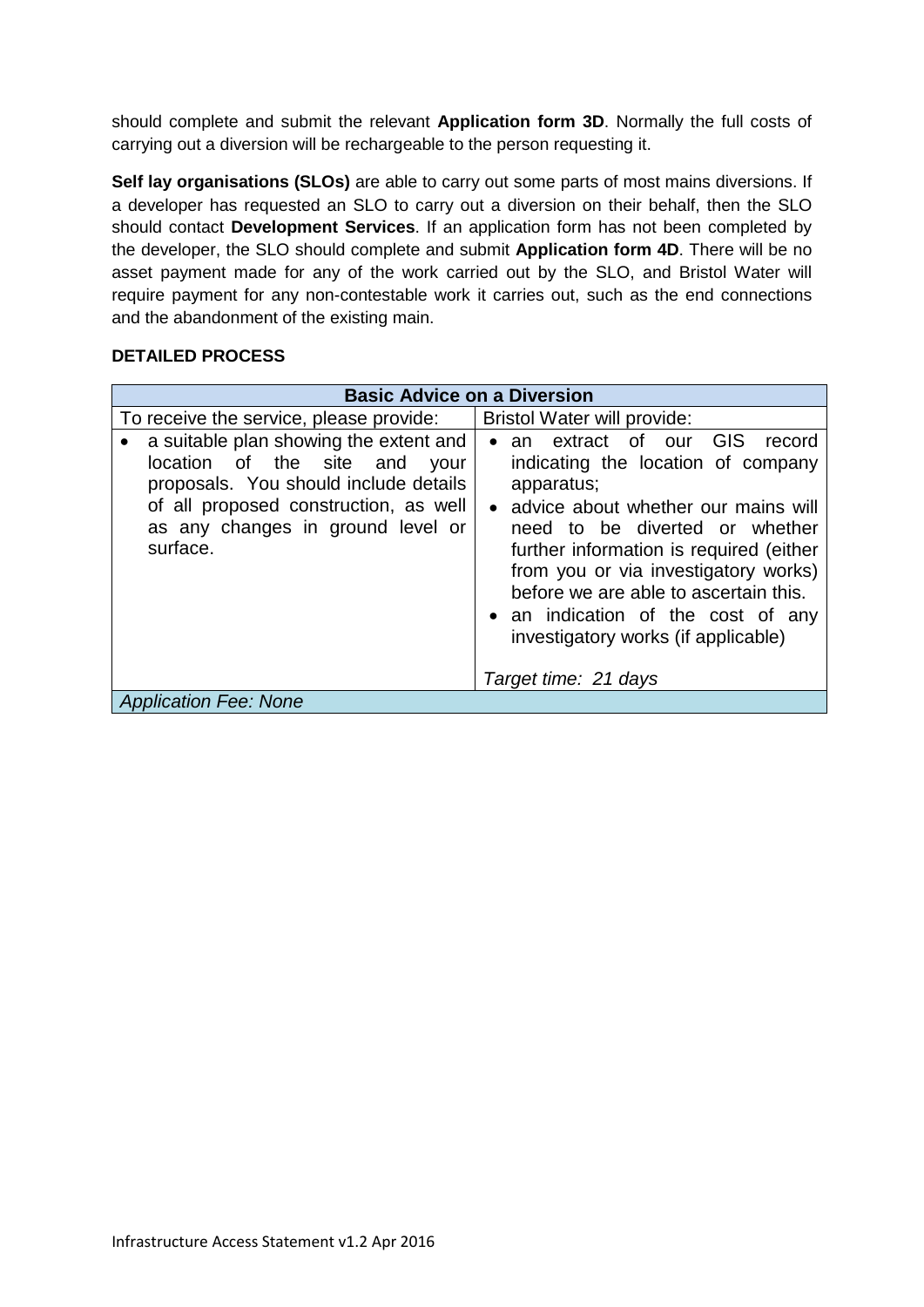| <b>Design of Mains Diversion</b>                                                                                              |                                                                                                                                                                                                                                                                                                                                                                                                                                                                                                                                                                                                                                                                                                                                                                           |                                                                                                                                                                                                                                                                                                                                                        |  |  |  |
|-------------------------------------------------------------------------------------------------------------------------------|---------------------------------------------------------------------------------------------------------------------------------------------------------------------------------------------------------------------------------------------------------------------------------------------------------------------------------------------------------------------------------------------------------------------------------------------------------------------------------------------------------------------------------------------------------------------------------------------------------------------------------------------------------------------------------------------------------------------------------------------------------------------------|--------------------------------------------------------------------------------------------------------------------------------------------------------------------------------------------------------------------------------------------------------------------------------------------------------------------------------------------------------|--|--|--|
|                                                                                                                               | To receive the service, please provide:                                                                                                                                                                                                                                                                                                                                                                                                                                                                                                                                                                                                                                                                                                                                   | Bristol Water will provide:                                                                                                                                                                                                                                                                                                                            |  |  |  |
| ٠                                                                                                                             | a detailed site layout (preferably to a<br>scale of 1:500) showing service strips,<br>adopted highways and all proposed<br>structures;<br>details of any proposals to either<br>increase or decrease the cover or<br>change the surface over any of our<br>either<br>temporarily<br>mains,<br>or<br>permanently, (where applicable);<br>details of any abnormal loads that will<br>be placed on our mains during your<br>works, e.g. site traffic, especially in<br>cases where the cover has been<br>reduced (where applicable);<br>payment of the appropriate application<br>fee (if a fee has not already been paid<br>in relation to new mains);<br>payment to cover the cost of any<br>required investigatory works, e.g. trial<br>holes (where applicable and<br>as | either<br>• a mains design layout;<br>• details of the likely cost of any<br>diversionary works;<br>• specification for any trench to be<br>provided by the applicant, and<br>confirmation of what you need to do<br>next;<br><b>or</b><br>confirmation that our mains will not<br>$\bullet$<br>be affected by your proposals.<br>Target time: 28 days |  |  |  |
|                                                                                                                               | advised).                                                                                                                                                                                                                                                                                                                                                                                                                                                                                                                                                                                                                                                                                                                                                                 |                                                                                                                                                                                                                                                                                                                                                        |  |  |  |
| Application Fee: £360+VAT, or as notified for mains greater than 300 mm internal<br>diameter or for more extensive diversions |                                                                                                                                                                                                                                                                                                                                                                                                                                                                                                                                                                                                                                                                                                                                                                           |                                                                                                                                                                                                                                                                                                                                                        |  |  |  |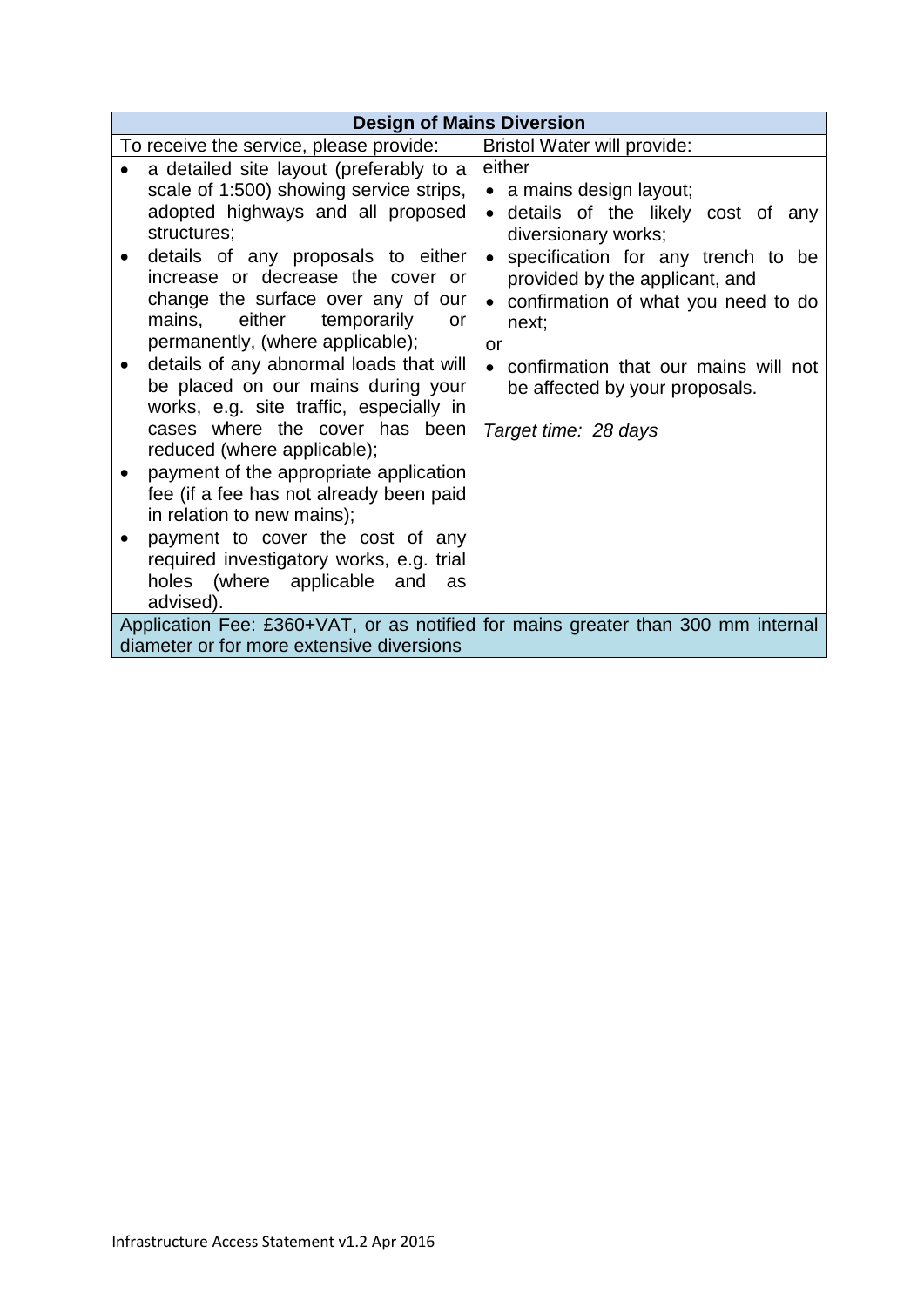| <b>Commencement of diversionary work on-site</b>                                                                                                                                                                                                                                                                                                                                                                                                                                                                                                                                                                                                                                                                                                                                                                                                                                                  |                                                                                                                                                                                                                                                                                                                                                                                                                                       |  |  |  |
|---------------------------------------------------------------------------------------------------------------------------------------------------------------------------------------------------------------------------------------------------------------------------------------------------------------------------------------------------------------------------------------------------------------------------------------------------------------------------------------------------------------------------------------------------------------------------------------------------------------------------------------------------------------------------------------------------------------------------------------------------------------------------------------------------------------------------------------------------------------------------------------------------|---------------------------------------------------------------------------------------------------------------------------------------------------------------------------------------------------------------------------------------------------------------------------------------------------------------------------------------------------------------------------------------------------------------------------------------|--|--|--|
| To receive the service, please:                                                                                                                                                                                                                                                                                                                                                                                                                                                                                                                                                                                                                                                                                                                                                                                                                                                                   | <b>Bristol Water will:</b>                                                                                                                                                                                                                                                                                                                                                                                                            |  |  |  |
| written instruction<br>provide<br>a<br>to<br>proceed;<br>provide payment of the deposit;<br>provide details of your Construction<br>(Design & Management) Regulations<br>(CDM) Principal Designer<br>and<br>Principal<br>Contractor,<br>where<br>applicable;<br>provide site contact details and a<br>programme for the main laying works<br>(where applicable);<br>contact our Developer Interface Team<br>to arrange for the works to be<br>included<br>in<br>the<br>mainlaying<br>programme;<br>provide a signed Indemnity Form<br>(where applicable);<br>provide pre-excavated trenches for<br>the mains diversion, with unrestricted<br>access for the mainlaying operations<br>dates (where<br>the<br>agreed<br>on<br>applicable);<br>where excavation by us is required,<br>ensure that there is unrestricted<br>access for excavation operations on<br>the agreed date, where applicable. | • provide a written acknowledgement<br>receipt<br>οf<br><b>of</b><br>the<br>instruction/contribution;<br>Target time: 5 days<br>• attend site to meet with your site<br>agent and discuss the mainlaying<br>(where applicable);<br>Target time: 14 days from when you<br>contact our Developer Interface Team<br>commence diversion of the existing<br>$\bullet$<br>water main(s).<br>Target time: 8 weeks from receipt of<br>payment |  |  |  |

# **POINTS OF CONTACT**

Highway and transport authorities, utilities, developers and individuals should contact:

**Developer Interface Team** Bristol Water plc, Bridgwater Road, Bristol BS13 7AT

[developer.interface@bristolwater.co.uk](mailto:developer.interface@bristolwater.co.uk)

Self-lay organisations should contact:

**Development Services** Bristol Water plc, Bridgwater Road, Bristol BS13 7AT [development.services@bristolwater.co.uk](mailto:development.services@bristolwater.co.uk)

### **APPLICATION FEES**

Basic advice is provided free of charge, as are plans showing the location of our apparatus.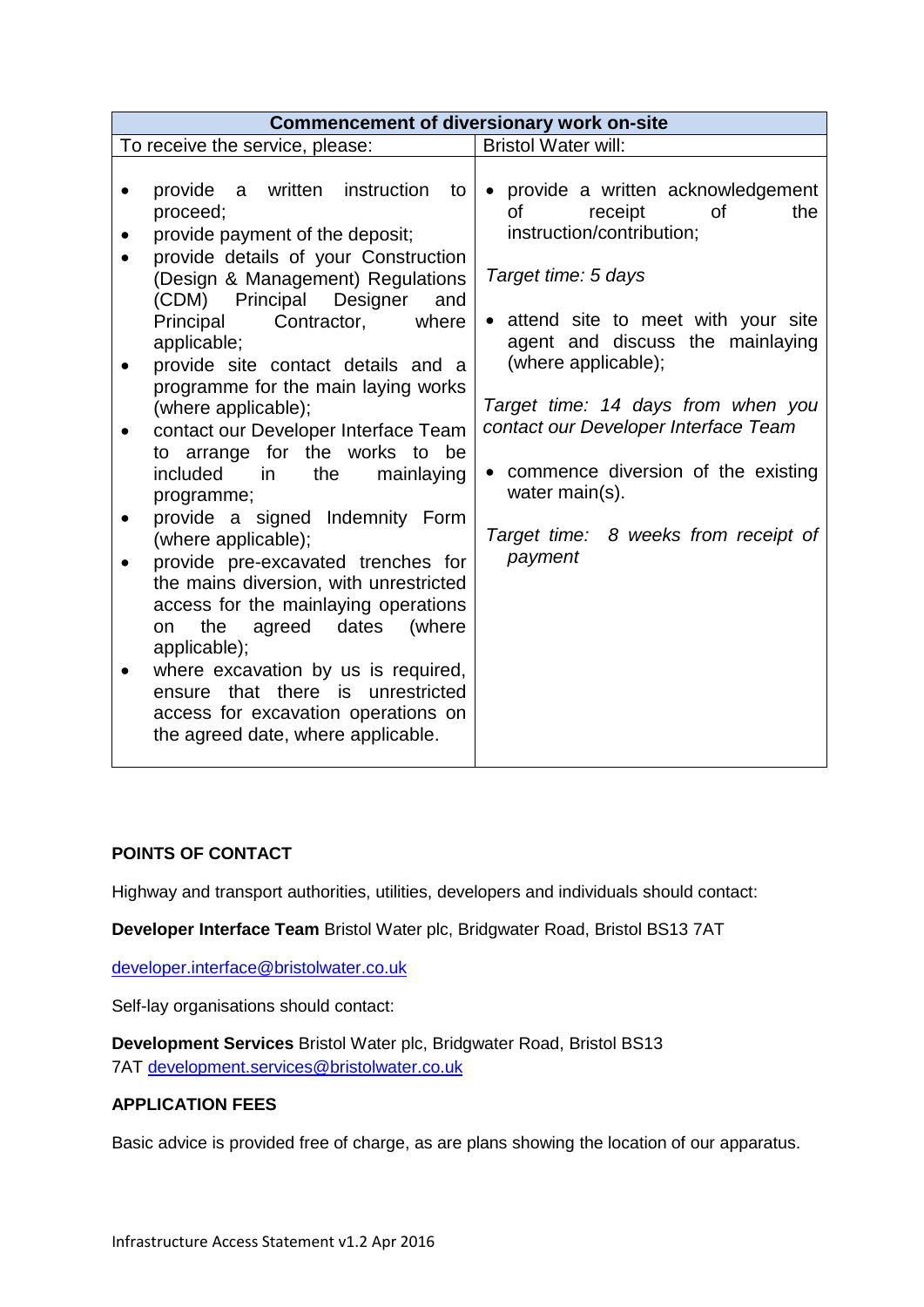The design and costing of simple diversions of mains up to 300mm internal diameter are subject to a fee of **£360** + VAT. Payment should be included with the enquiry. More extensive diversions could cost more to design – we will inform you following receipt of your application if this is likely to be the case.

Fees relating to the provision of a preliminary design and budget estimate for the diversion of larger mains (generally those over 300mm internal diameter) are determined on a case by case basis, following receipt of the request and relevant details. Such fees normally start at **£2,500** + VAT.

Where a material amendment is required to a mains design or quotation, or where a quotation needs updating, a fee of between **£100** + VAT and the relevant initial fee will be payable. The amount will be related to the extent of the work required and will be calculated following receipt of the request.

Sometimes investigation may be required on site to determine the location (line and/or depth) of our apparatus, and there may be a charge for this. The charge will be determined following receipt of an application.

## **CLEARANCE REQUIREMENTS**

Mains laid in both private and public land are normally protected by the Water Industry Act, or may be subject to easements or agreements. These generally create sterilised areas of land within which development is severely restricted, or prohibited completely. The main may not be laid along the centre line of the sterilised area which can, therefore, extend an unequal distance on each side of the main. The width of the sterilised area will have been kept to the minimum possible to allow us to gain access and work on the pipe if required. Total widths can vary with each main, but widths are normally as follows:

| (i)   | Mains of external diameter up to 169 mm | 5 metres  |
|-------|-----------------------------------------|-----------|
| (ii)  | 170 mm to 299 mm                        | 6 metres  |
| (iii) | 300 mm to 449 mm                        | 8 metres  |
| (iv)  | 450 mm to 649 mm                        | 10 metres |
| (v)   | 650 mm or greater                       | 12 metres |

The minimum distance from the centreline of the pipe to the foundation of a structure (eg a house, extension, barn, garage) should be half the sterilised width.

There should also be a minimum of 500 mm between the outside diameter of the water main and any boundary wall foundations, fences etc for mains up to 299 mm outside diameter. Details for larger diameter mains will be confirmed on an individual basis taking account of depth, location, access etc.

If you are the owner of land through which our main has been laid and you wish to develop the land, s185 of the Water Industry Act makes provision for you to ask us to alter or remove the pipe at your expense. If the request is not unreasonable we have a duty to comply.